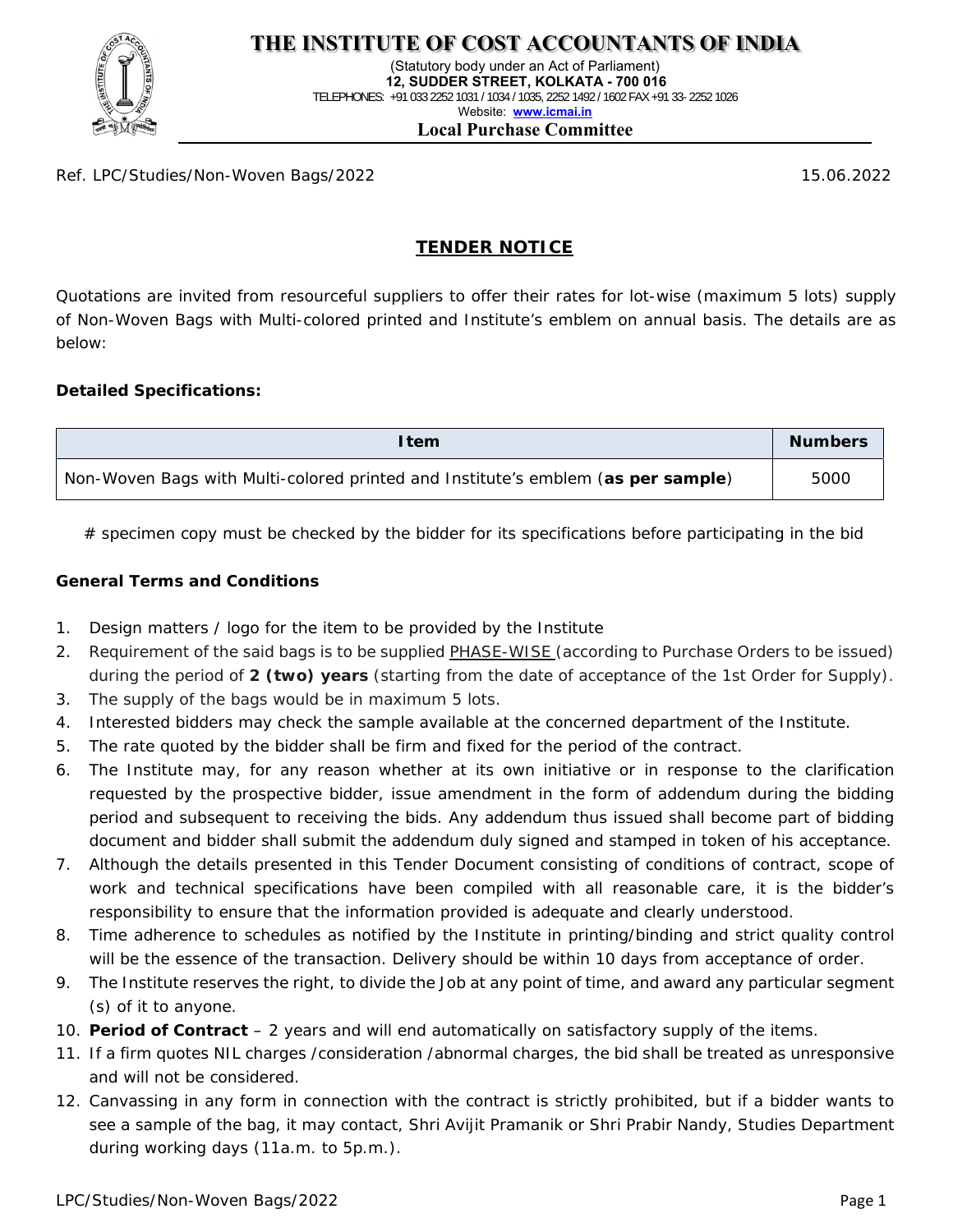

(Statutory body under an Act of Parliament)  **12, SUDDER STREET, KOLKATA - 700 016**  TELEPHONES: +91 033 2252 1031 / 1034 / 1035, 2252 1492 / 1602 FAX +91 33- 2252 1026 Website: **www.icmai.in Local Purchase Committee**

- 13. Institute reserves the right to extend the last date for receipt of bids at its own discretion.
- 14. Once the supply order is placed, it will be the vendors' responsibility to make the project functional. Any additional cost incurred for completing the project and for which the vendor has not bid at the time of submission of the final offer will be borne by the vendor.
- 15. The Bidder shall not sub-contract the mentioned work to any organization, person, firm or its franchise without the prior approval of the Institute.
- 16. **A copy of Trade License / Certificate of Incorporation is to be compulsorily submitted.**
- 17. Bidder should have been established in the business, as printers of similar items for a minimum period of 3 years.
- 18. The order will be placed for the best interest of the Institute.

## **Settlement of Dispute**

- All disputes regarding interpretation of the contents of the Agreement or its implementation shall be resolved by Mutual discussion/reconciliation in good faith by the agency and The Institute of Cost Accountants of India.
- 2. The agreement shall be governed by the Laws of India for the time being in force and subject to exclusive jurisdiction of Courts at Kolkata.

#### **Quoting of rates**

- 1. Rates will be inclusive of print, supply, delivery and taxes, no additional charges other than quoted rate will be entertained.
- 2. The rate quoted will be final. No enhancement of rates will be allowed for any reasons viz. Nonavailability of materials, hike in prices, increase in labour charges etc. during the period of the contract.
- 3. Taxes as applicable should be included in the price, failing which the ICAI shall have no liability to pay these charges, and the liability shall be that of the tenderer.
- 4. **L1 will be evaluated on the basis of amount quoted against "Total Price" in the darkened box of Annexure 1.**

#### **Minimum QUANTITY OF CONTRACT**

The quantity mentioned is tentative. The quantity may be increased and/or decreased by 10% by the competent authority, and the Institute reserve itself the right to increase or decrease the quantity to be procured.

#### **Place of Delivery:**

For Studies Department The Institute of Cost Accountants of India CMA Bhawan, 12, Sudder Street, Kolkata – 700 016

#### **Payments**

- **a.** No advance payment will be made. Payment will be made after completion of satisfactory supply and submission of invoice / bill in hard copy.
- **b.** The payment will be made in electronic mode only within 30 days of submission of bills.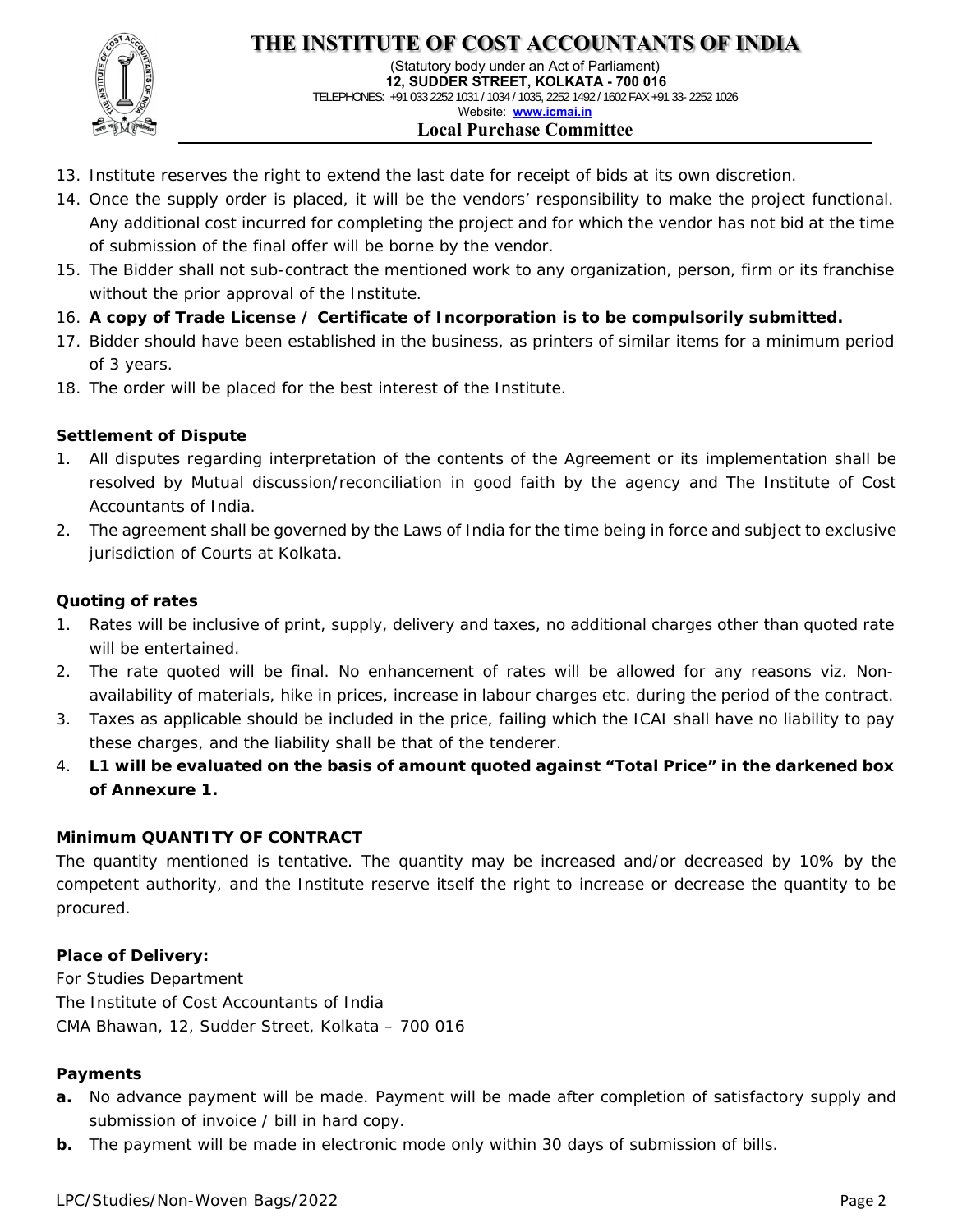

(Statutory body under an Act of Parliament)  **12, SUDDER STREET, KOLKATA - 700 016**  TELEPHONES: +91 033 2252 1031 / 1034 / 1035, 2252 1492 / 1602 FAX +91 33- 2252 1026 Website: **www.icmai.in Local Purchase Committee**

- **c.** Payment will be made on actual consumption basis.
- **d.** Bank Details [(1) Name of the A/c., (2) A/c. No., (3) Type of A/c., (4) Name of the Bank, (5) Branch Name with Address and (6) IFSC Code] should be provided in the Quotation.

## **Submission of Bids**

The quotations STRICTLY AS PER PRESCRIBED FORMAT (Annexure 1) have to be submitted in the **LPC Tender Box** kept at the ground floor of the Institute. Address: **Local Purchase Committee**, Institute of Cost Accountants of India, CMA Bhawan, 12, Sudder Street, Kolkata – 700 016 in Sealed Envelope, superscribed **"Tender for lot-wise supply of Non-Woven Bags with Multi-colored printed and Institute's emblem" (Bid Reference – LPC/Studies/Non-Woven Bags/2022)** on or before 3:00pm, 25th June, 2022.

> **CONVENER LOCAL PURCHASE COMMITTEE**